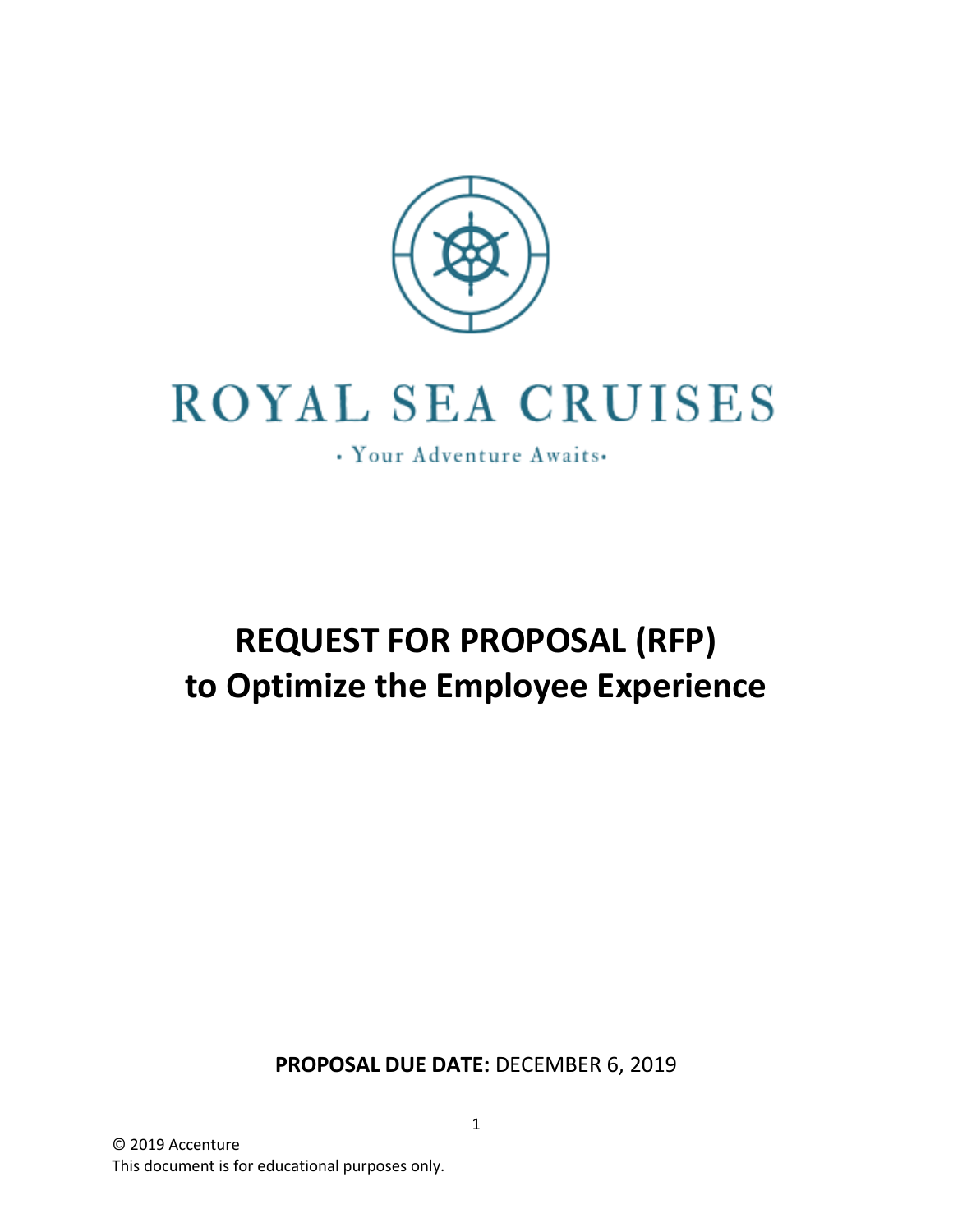## Table of Contents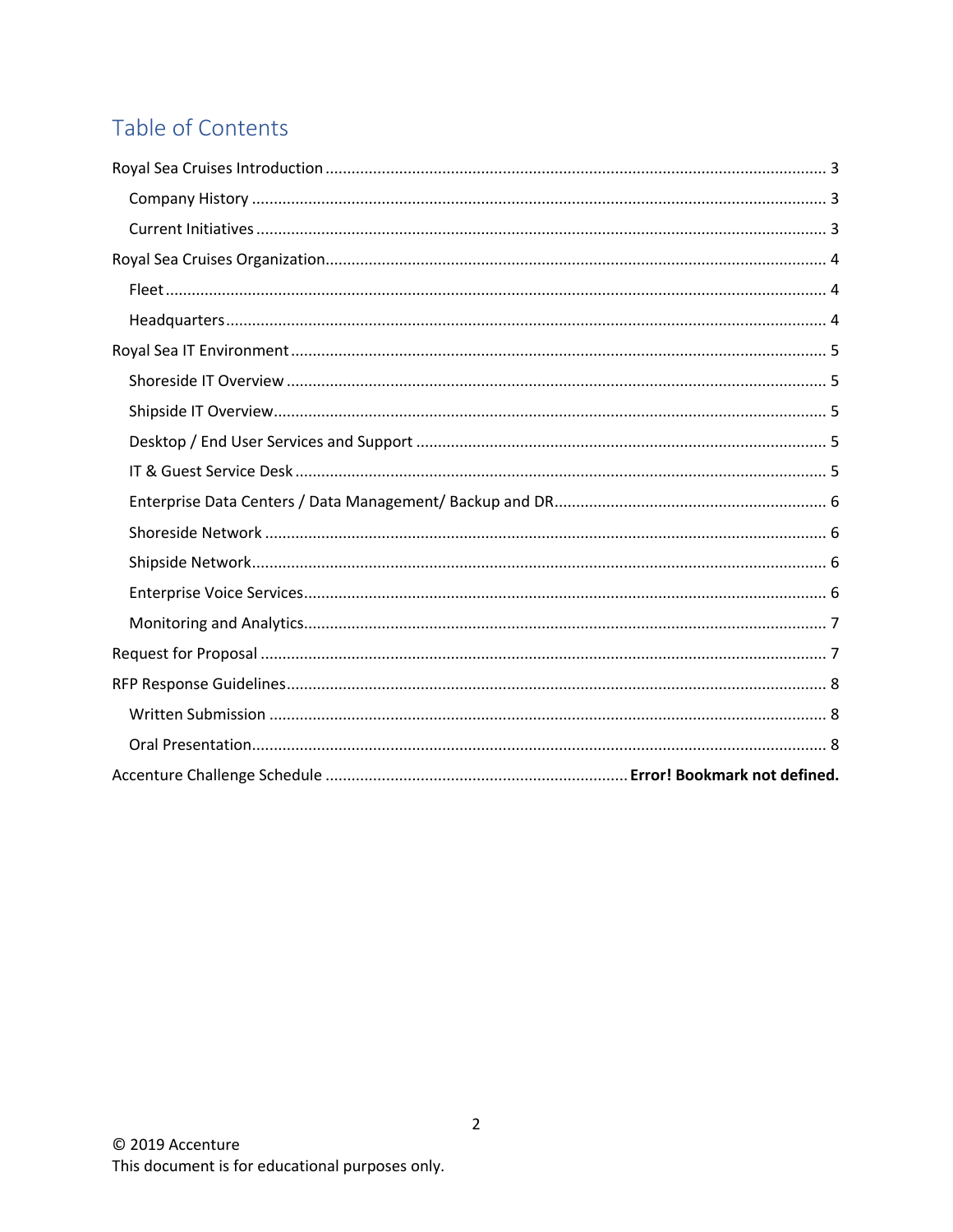## Royal Sea Cruises Introduction

#### Company History

Royal Sea Cruises was founded in 1992 as a joint venture between Imaginary Resort Holdings LLC and a private investment firm, the R. S. Teele Group. The goal of this venture was to create an upscale global cruise line that began with a portfolio of two leased ships, the SS Oceanic and the TSS Mardi Gras. Both have since retired.

In 1998, Royal Sea became an independent, privately-owned company after it was acquired by billionaire, Stephan S. Jones. Known for investing in high-end travel companies and communications and technology ventures, Jones invested over \$175 million toward refitting and updating each ship to meet the demands of the high-end cruise market. This investment led to the introduction of a combination of new builds and acquired ships.

In the years that followed, Royal Sea set out to create a framework for innovation with an emphasis on optimizing the guest experience. Royal Sea upgraded its legacy systems and implemented a comprehensive solution around ship-to-shore communication, bandwidth upgrades, and data storage optimization. All guests were equipped with a mobile application, called "SeaExperience," for onboard updates and interactive touch screen kiosks for activity exploration across the fleet. These enhancements differentiated Royal Sea from its competitors and paved the way for the shift toward a more data-centric organization.

Dennis A. Trinkle was appointed CEO of Royal Sea Cruises in 2017. His approach centered around machine learning and data analytics, making big data capabilities a company priority with the introduction of Salesforce.com as the new Royal Sea Customer Relationship Management (CRM) platform. This would soon maximize Royal Sea guest satisfaction through data consolidation, communication history, and customer loyalty. These new technologies proved critical to personalizing the guest experience, fostering loyalty among Royal Sea guests, and driving business growth.

#### Current Initiatives

In 2019, Royal Sea cruises divested the resort holding business, selling off its 4 resorts to ICS Vacations International (ICSVI). While Royal Sea will continue to partner with ICSVI to offer guests a combined experience, the intent is to grow the luxury cruise business with a goal of doubling the fleet capacity by 2025. In July of this year, Royal Sea signed a contract for two newbuild ships, "Project Latitude," with an option for three more Latitude ships. This new Latitude class of 78,000-ton ships will be LNG-powered with a capacity of 1500–1600 guests. The first two ships are scheduled for delivery in May 2021 and January 2022. Apart from "Project Latitude," Royal Sea completed the purchase of two additional ships from a competitor in August of this year. Each of these ships are identical to Crown of the Pacific and will be named Crown of the Americas and Crown of the Seasons.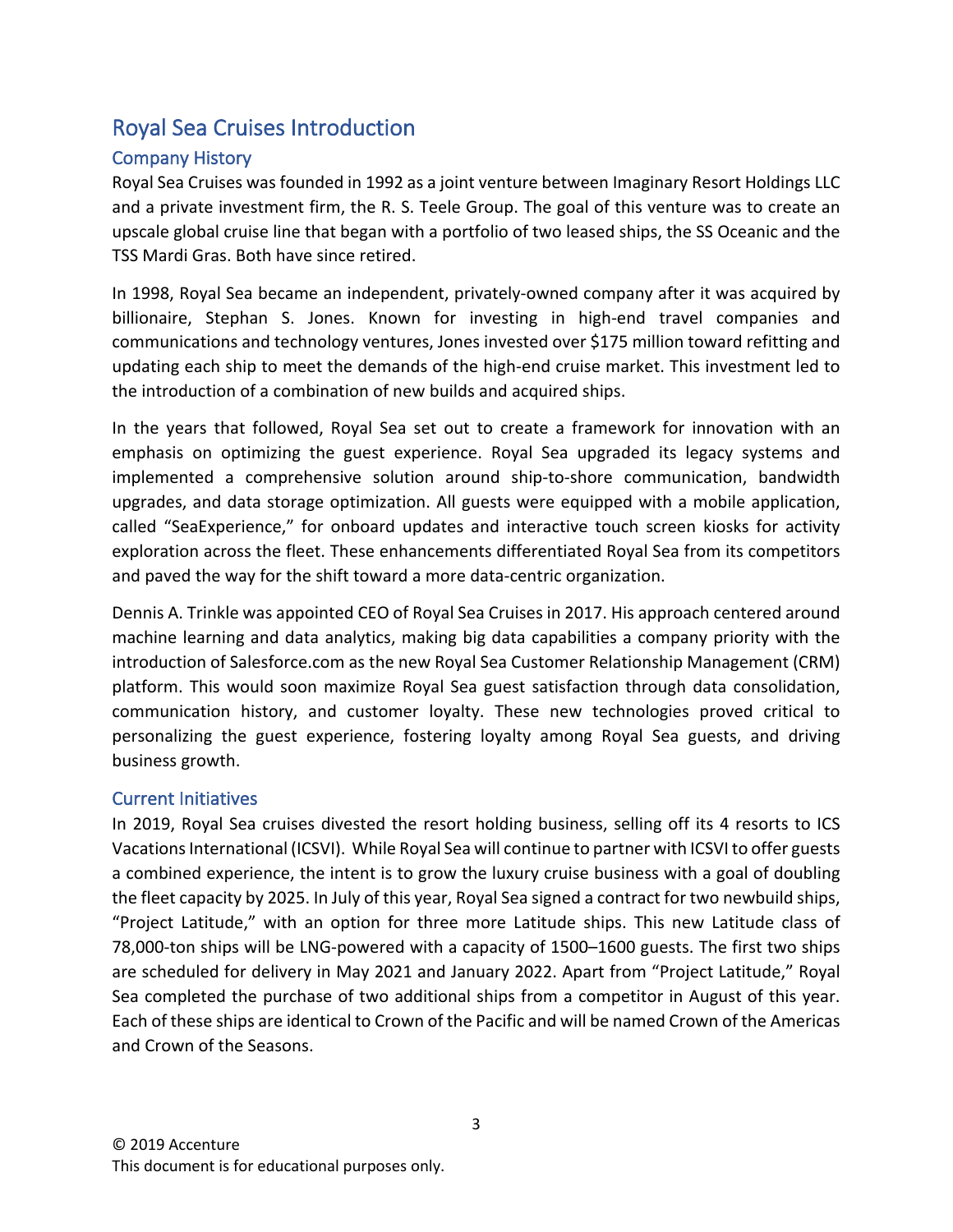In addition to increasing fleet capacity, Royal Sea's FY20 vision is to centralize workflow and maximize efficiency by optimizing the employee experience. The newly introduced "SeaExperience" application and overall digital transformation that Royal Sea has undergone in recent years to enhance guest satisfaction must be met with increased employee engagement.

To do just that, Royal Sea is seeking recommendations to adopt a unified communications and collaboration platform (UCC). Royal Sea's internal organization is currently equipped with Microsoft Office 365 ProPlus. The applications utilized today include Outlook, OneDrive, Word, Excel, and PowerPoint. Royal Sea believes a UCC will not only improve accessibility across devices and locations but will enhance productivity and the overall employee user experience. A streamlined communication channel, scheduling, video conferencing, and file sharing are all critical aspects to the success of Royal Sea. In addition to UCC technology, Royal Sea welcomes any recommendations around third-party collaboration applications that will streamline employee and/or customer interaction methods.

## Royal Sea Cruises Organization

#### Fleet

Royal Sea has 8 ships. The cruise line offers its guests a unique, all-inclusive vacation on land and sea, ranging from a 7-day to 3-week stay. The cruise line offerings include two annual world cruises and seasonal cruises in the Caribbean, Panama Canal, Alaska, the Mediterranean, Southeast Asia, and Australia. Royal Sea offers specialty cruises in the fall and spring to the Eastern U.S., Canada, and the Mexican Riviera.

| #              | <b>Cruise Ship</b>          | # of          | # of Crew      | <b>Build</b> | Weight |
|----------------|-----------------------------|---------------|----------------|--------------|--------|
|                |                             | <b>Guests</b> | <b>Members</b> | (year)       | (tons) |
| $\mathbf{1}$   | Crown of the Pacific        | 680           | 375            | 2000         | 30,275 |
| $\overline{2}$ | Crown of the Americas (NEW) | 680           | 375            | 2001         | 30,275 |
| 3              | Crown of the Seasons (NEW)  | 680           | 375            | 2002         | 30,275 |
| 4              | Crown of the South          | 405           | 285            | 2004         | 28,250 |
| 5              | Crown of the Mediterranean  | 1050          | 660            | 2008         | 68,900 |
| 6              | Crown of the Caribbean      | 1050          | 640            | 2012         | 69,500 |
| 7              | Crown of the Atlantic       | 1150          | 650            | 2016         | 68,000 |
| 8              | Crown of the Arctic         | 1150          | 650            | 2018         | 68,000 |

#### **Headquarters**

Royal Sea Cruises is headquartered in Fort Lauderdale, Florida with a global employee population of 6450 associates and crew. Thisincludes call center staff, corporate functions, shipside services, and onboard crew. Royal Sea headquarters manages 6 regional offices (with 25-30 associates each) in Miami, San Juan, Hong Kong, Singapore, London, and Rome.

The table below outlines the employees and devices by function.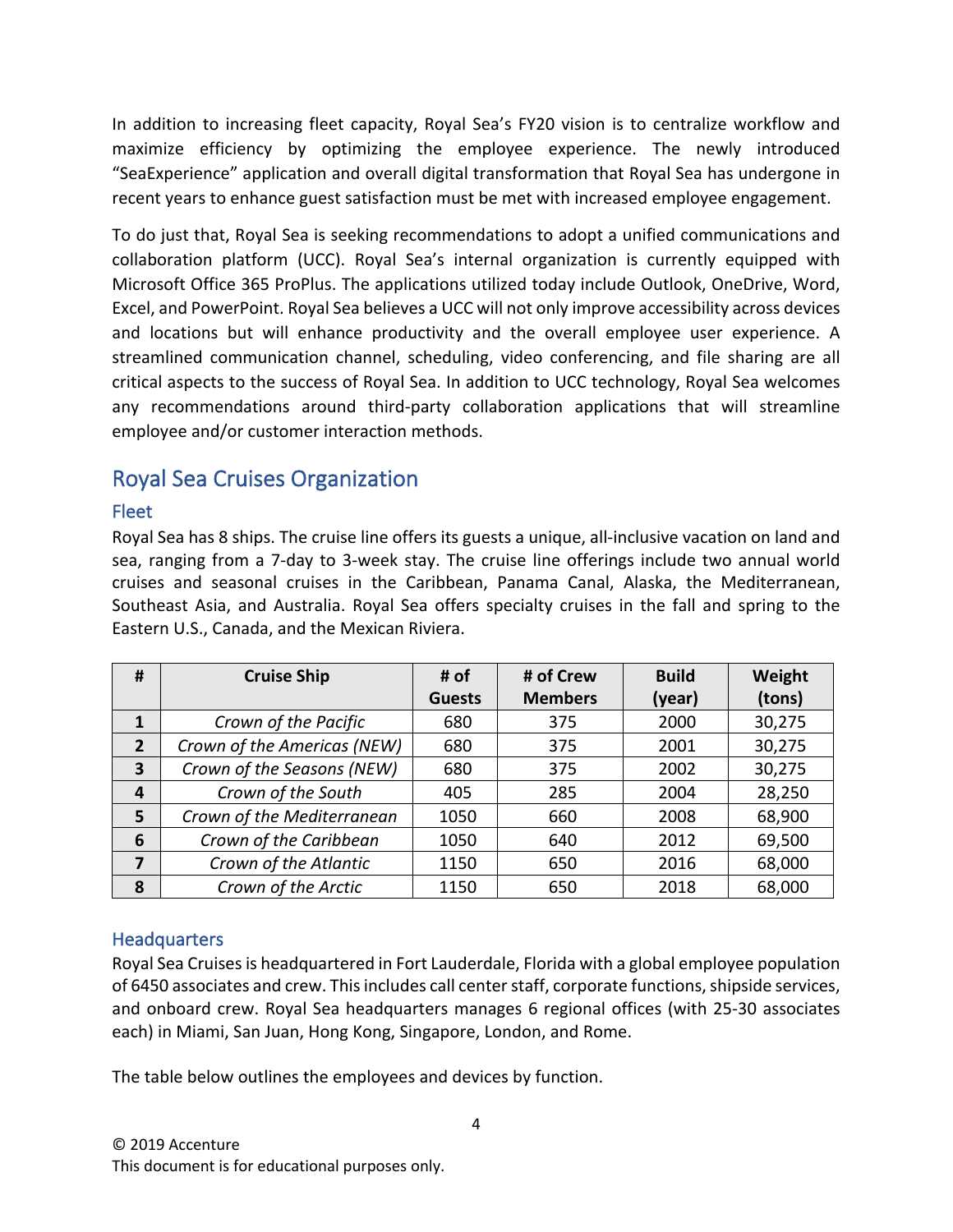| <b>Function</b>                                                               | <b>Associates / Crew</b> | Laptops | <b>Desktops</b> | <b>Mobile Devices</b> |  |  |  |  |
|-------------------------------------------------------------------------------|--------------------------|---------|-----------------|-----------------------|--|--|--|--|
| <b>Onboard</b>                                                                | 4,100                    | 250     | 600             | 1600                  |  |  |  |  |
| Corporate                                                                     | 1800                     | 400     | 1400            | 1200                  |  |  |  |  |
| <b>Remote Site</b>                                                            | 150                      | 100     | 50              | 150                   |  |  |  |  |
| <b>Call Center</b>                                                            | 400                      | 100     | 300             | 100                   |  |  |  |  |
| <b>Check-in Kiosks</b><br>(Average 100 per ship)                              | NА                       | 800     | 25              | <b>NA</b>             |  |  |  |  |
| Totals*                                                                       | 6450                     | 1650    | 2375            | 3050                  |  |  |  |  |
| *Numbers are estimated and will be validated with vendor durina Due Diliaence |                          |         |                 |                       |  |  |  |  |

## Royal Sea IT Environment

#### Shoreside IT Overview

Currently, the roles of the Royal Sea IT department staff members, including Shipboard Systems Managers, Computer Systems Hardware Technicians, and Internet Managers, center around onboard computer system operation and maintenance excluding navigation and propulsion. This involves responsibility of hardware and software systems (applications), troubleshooting, incident management, security, patching and upgrading, and general technical support. IT supports the digital initiatives including the "SeaExperience" application suite.

#### Shipside IT Overview

The shipside IT staff is responsible for all onboard technology (Network, Wi-Fi, telephony, POS, TVs, video, data center, servers and connectivity) as well as deskside support for the customers and crew. They are required to support global associates including deck crew, entertainment and cruise staff, cooks and servers, cabin attendants, officers, and the maintenance crew. The shipside support personnel are vital to the daily technical operations of the cruise ship. The shipside staff is also responsible for "SeaExperience" hardware support on the ships.

#### Desktop / End User Services and Support

Royal Sea's enterprise end users are equipped in four ways: Dell and HP Laptops, Dell and HP Desktops, Kiosks, and Mobile Devices. Approximately 2375 Dell and HP desktops are deployed within the call centers, corporate environment, and some shipside services. Dell and HP Laptops support the field sales teams, corporate users, guest check-in kiosks (at ports) and shipside users who require mobility (approx. 1650). Kiosks are provided for guests and primary onboard crew members (approx. 200). Additionally, there are approximately 3050 mobile devices in the environment (iPad, iPhone, Android). Royal Sea has an established program with both Dell and HP with equipment refreshes every 3-4 years. The point-of-sale systems are provided through a contract with MICROS and are considered out of scope.

#### IT & Guest Service Desk

Royal Sea's IT Service Desk supports both end users and guests using the "SeaExperience" application suite. The 24-hour level-1 Service Desk utilizes ServiceNow as the primary ITSM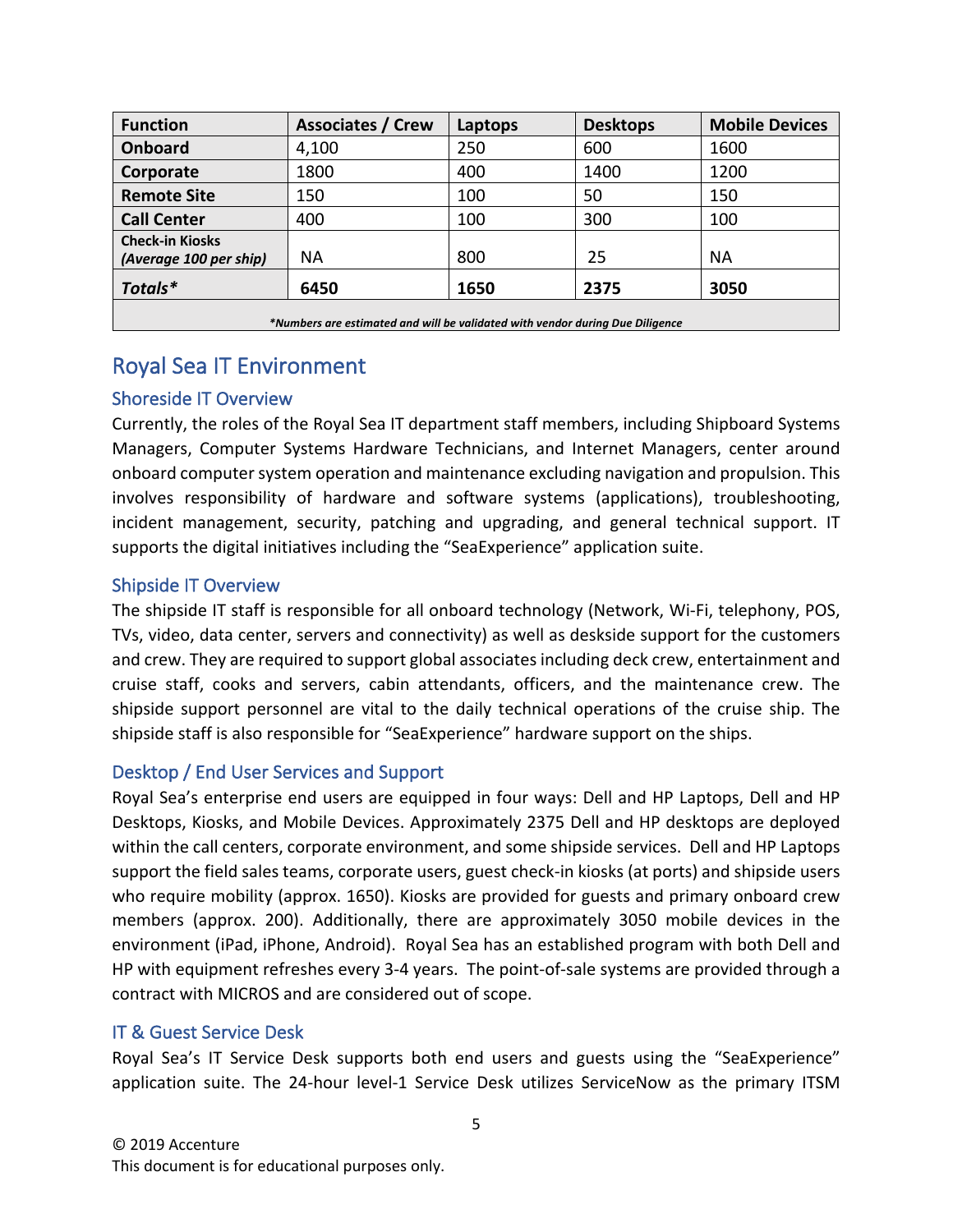solution. The Service Desk provides multi-language support in English, Spanish, Mandarin, and French. If a technician is required to physically touch a device, they are dispatched via the Service Management team. Shipside support is provided by the onboard team discussed above.

#### Enterprise Data Centers / Data Management/ Backup and DR

Royal Sea's innovative efforts to equip each ship with new technologies required an updated data storage solution to allow guests and crew access to ship information from any location. Royal Sea has implemented Microsoft Azure as its cloud-based solution for compute and data storage. Excluding critical business applications, which are housed within our data center (SAP and several supporting applications), most of our applications and data are hosted in Azure.

Azure US East is our primary site and Azure West is our backup. Since implementation of a hybrid cloud, Royal Sea has experienced significant cost savings. Royal Sea has completed the deployment of Azure Stack to the entire fleet.

#### Shoreside Network

The shoreside infrastructure is a Cisco-based environment with a Gigabyte Ethernet backbone. Remote sites are connected via Ethernet circuits provided through our primary and secondary telecommunications providers. Core sites (HQ, Reservations, Operations Center) sit on the Gigabyte Ethernet backbone. The data centers use ExpressRoute for connectivity to Azure. Our satellite providers have dedicated Gigabyte Ethernet connections to the Royal Sea data center.

#### Shipside Network

The shipboard networks have been upgraded to a Cisco based WIFI environment with an average of 1500 access points located throughout the ships. This network supports the "SeaExperience" application suite, crew applications, point of sale systems, and crew workflow management systems. The propulsion and navigations systems run on a dedicated network that is not within the scope of this RFP.

The shipside networks are designed to be standalone at sea. Shipboard connectivity is provided through two redundant third-party satellite links to the Royal Sea data center. Additionally, some ships operating in the Caribbean and North American regions are equipped with terrestrial pointto-point systems provided through several third-party providers. Generally, the ships are in range and online 87% of the time.

#### Enterprise Voice Services

Each ship hosts its own VoIP Cisco-based telephone system. The system supports over 1500 wired and wireless IP phones found onboard each vessel. The primary call managers for enterprise shoreside are located within the data centers as well as the ship board phone call managers. The reservation centers host their own IP Contact Center equipment.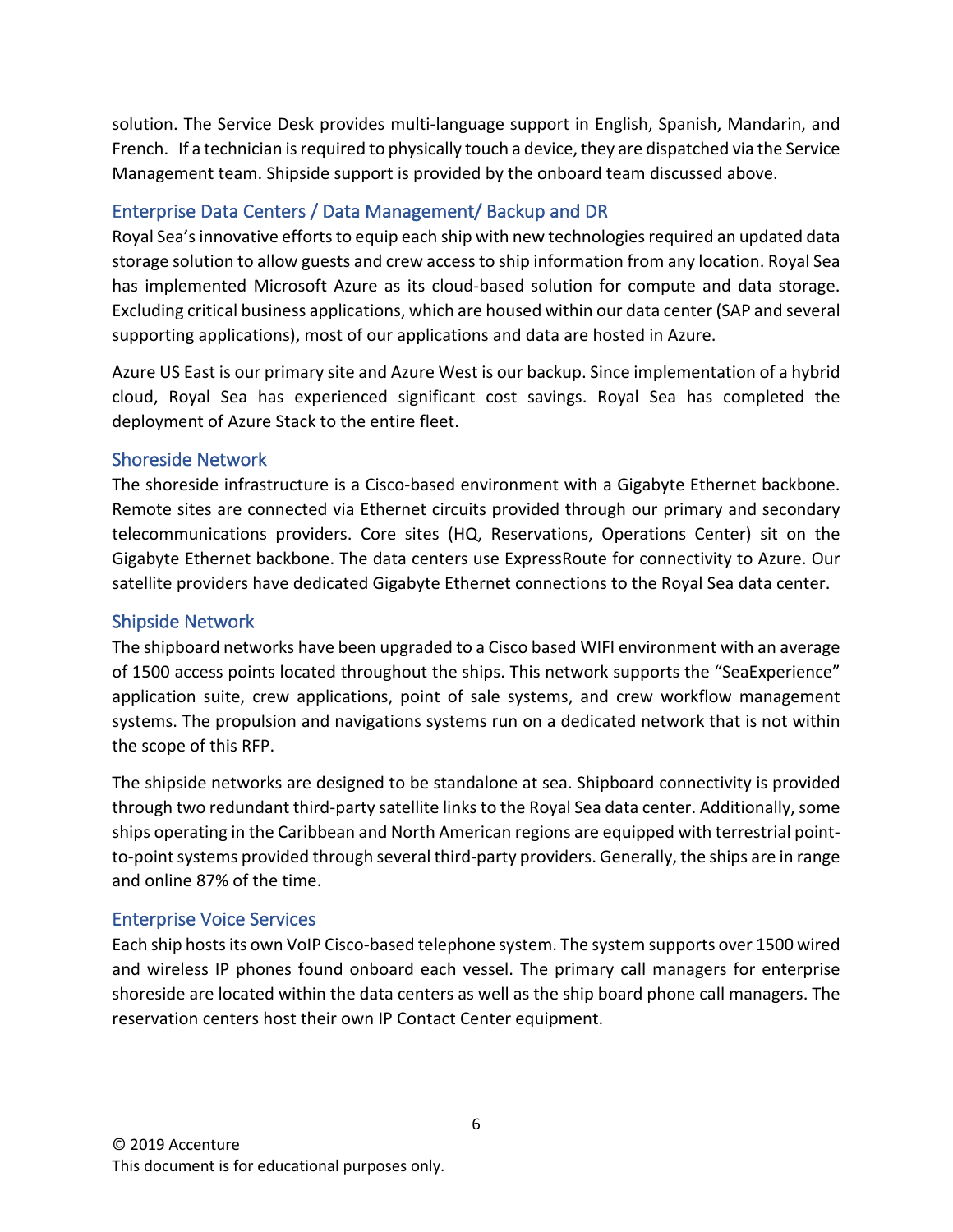#### Monitoring and Analytics

Monitoring of the data center, network, and application suite are primarily provided through a combination of native Azure tools, SolarWinds, AppDynamics and Splunk. The ITSM and CMDB is built upon a customized ServiceNow solution.

### Request for Proposal

Royal Sea Cruises is seeking responses to this RFP entitled "Optimizing the Employee Experience" from qualified vendors that have demonstrated the ability to design, plan, and execute this transition and upgrade. Royal Sea previously conducted an assessment that determined the requested project is feasible within our current budget. Each responding bidder is to submit a proposal that delivers a solution aimed toward redefining the Royal Sea employee experience. Each responding vendor must provide a response that incorporates the following information:

- 1. A unified communications and collaboration (UCC) solution for Royal Sea shoreside and shipside employees that meets or exceeds requirements.
- 2. A demonstration of UCC platform capabilities that includes workplace chat, video meetings, file storage (including file sharing/collaboration), application integration, and more. Respondents should be prepared to discuss "day in the life" scenarios to help Royal Sea understand the value of the solution.
- 3. Recommendations of embedding third-party collaboration applications.
- 4. A fleet-wide/corporate-wide deployment schedule and timeline that does not exceed 12 months. Respondents should explain how the systems will be deployed to minimize impacts on revenue and operations.
- 5. A solution for managing and hosting the environment within the current Royal Sea core infrastructure. Respondents should articulate the impact on the current environment and expectations for additional compute and storage to support the proposed solution.
- 6. A proposed plan for rolling out the solution including end user training and on-going support of the integrated solution for a duration of 60 months.
- 7. Respondent pricing should include the costs to design, build, deploy and provide level 1.5 - level 3 run support. Royal Sea's current provider will continue to support the data center and cloud environments.
- 8. Respondents should be prepared to discuss their assumptions and dependencies on Royal Sea personnel and crew.
- 9. Respondents should be prepared to provide reference accounts and case studies to support the proposed solution.

This document is for educational purposes only.